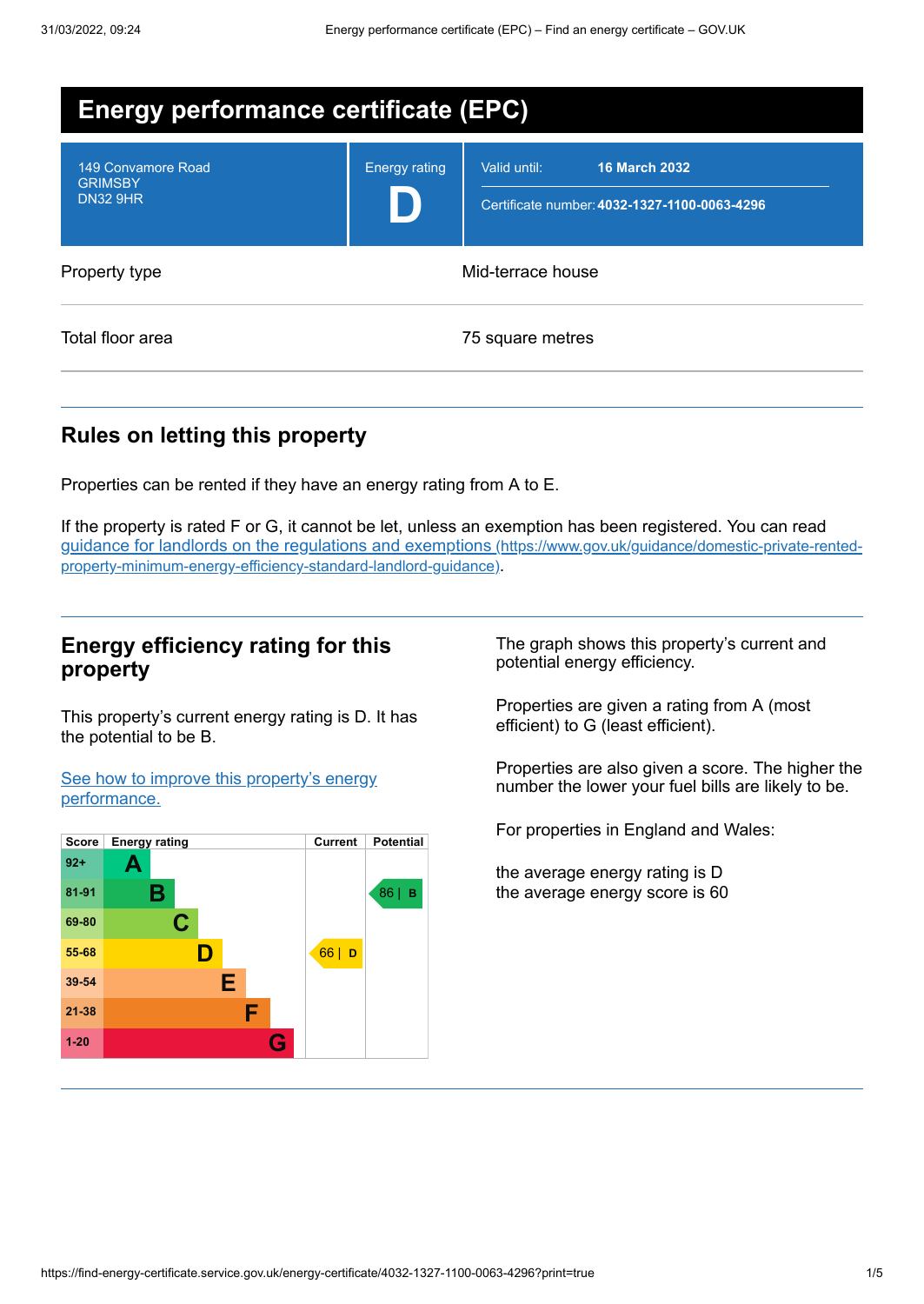## **Breakdown of property's energy performance**

This section shows the energy performance for features of this property. The assessment does not consider the condition of a feature and how well it is working.

Each feature is assessed as one of the following:

- very good (most efficient)
- good
- average
- poor
- very poor (least efficient)

When the description says "assumed", it means that the feature could not be inspected and an assumption has been made based on the property's age and type.

| <b>Feature</b>       | <b>Description</b>                             | Rating    |
|----------------------|------------------------------------------------|-----------|
| Wall                 | Solid brick, as built, no insulation (assumed) | Very poor |
| Roof                 | Pitched, 250 mm loft insulation                | Good      |
| Roof                 | Pitched, no insulation (assumed)               | Very poor |
| Window               | Fully double glazed                            | Average   |
| Main heating         | Boiler and radiators, mains gas                | Good      |
| Main heating control | Programmer, TRVs and bypass                    | Average   |
| Hot water            | From main system                               | Good      |
| Lighting             | Low energy lighting in 78% of fixed outlets    | Very good |
| Floor                | Solid, no insulation (assumed)                 | N/A       |
| Secondary heating    | None                                           | N/A       |

#### **Primary energy use**

The primary energy use for this property per year is 257 kilowatt hours per square metre (kWh/m2).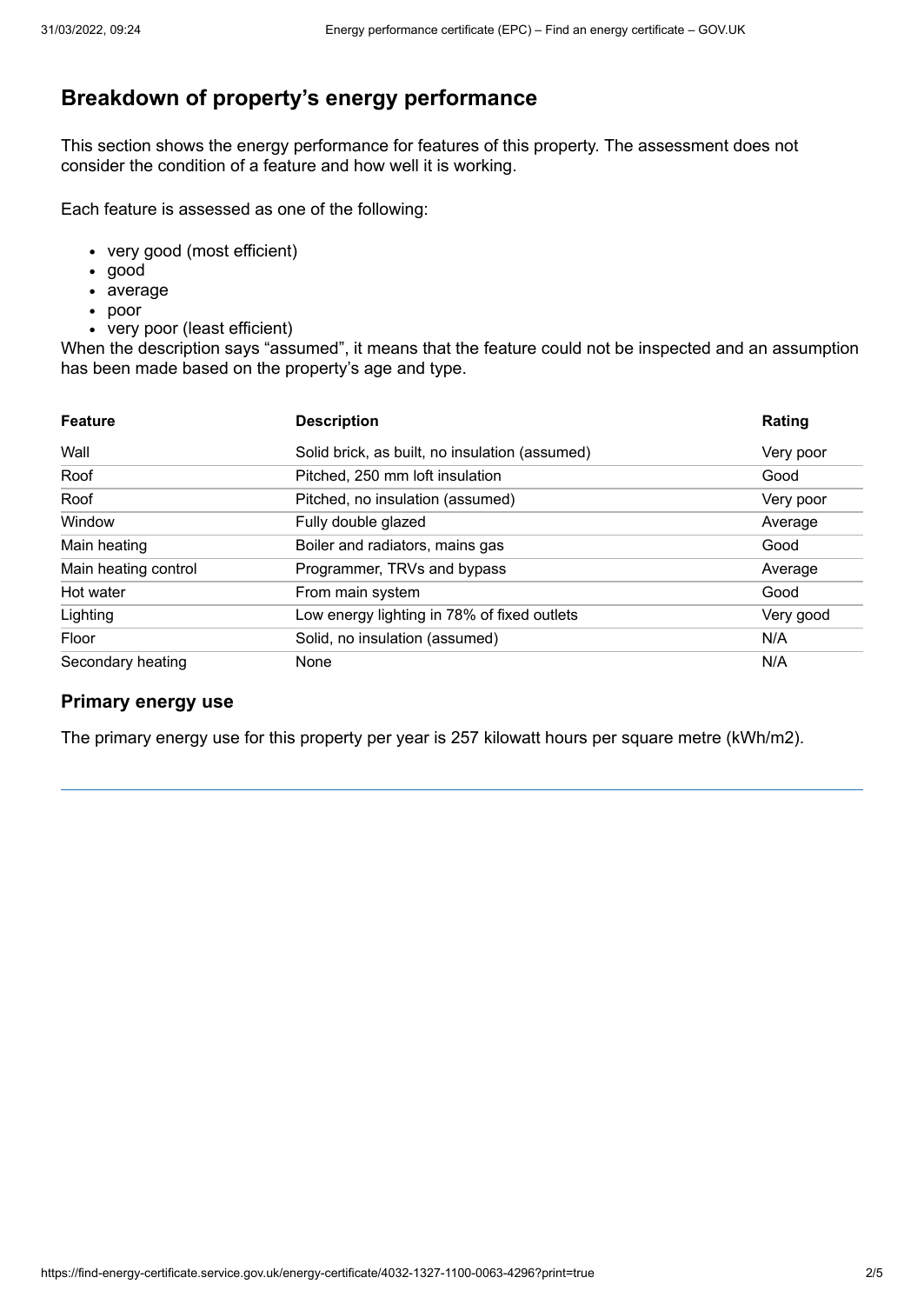| <b>Environmental impact of this</b><br>property                                                        |                 | This property produces                                                                                                                        | 3.4 tonnes of CO2 |
|--------------------------------------------------------------------------------------------------------|-----------------|-----------------------------------------------------------------------------------------------------------------------------------------------|-------------------|
| This property's current environmental impact<br>rating is D. It has the potential to be B.             |                 | This property's potential<br>production                                                                                                       | 1.2 tonnes of CO2 |
| Properties are rated in a scale from A to G<br>based on how much carbon dioxide (CO2) they<br>produce. |                 | By making the recommended changes, you<br>could reduce this property's CO2 emissions by<br>2.2 tonnes per year. This will help to protect the |                   |
| Properties with an A rating produce less CO2                                                           |                 | environment.                                                                                                                                  |                   |
| than G rated properties.                                                                               |                 | Environmental impact ratings are based on                                                                                                     |                   |
| An average household<br>produces                                                                       | 6 tonnes of CO2 | assumptions about average occupancy and<br>energy use. They may not reflect how energy is<br>consumed by the people living at the property.   |                   |
|                                                                                                        |                 |                                                                                                                                               |                   |

## <span id="page-2-0"></span>**How to improve this property's energy performance**

Making any of the recommended changes will improve this property's energy efficiency.

If you make all of the recommended changes, this will improve the property's energy rating and score from D (66) to B (86).

| Recommendation                             | <b>Typical installation cost</b> | <b>Typical yearly saving</b> |
|--------------------------------------------|----------------------------------|------------------------------|
| 1. Flat roof or sloping ceiling insulation | £850 - £1,500                    | £37                          |
| 2. Internal or external wall insulation    | £4,000 - £14,000                 | £113                         |
| 3. Floor insulation (solid floor)          | £4,000 - £6,000                  | £21                          |
| 4. Solar water heating                     | £4,000 - £6,000                  | £27                          |
| 5. Solar photovoltaic panels               | £3,500 - £5,500                  | £363                         |

#### **Paying for energy improvements**

Find energy grants and ways to save energy in your home. [\(https://www.gov.uk/improve-energy-efficiency\)](https://www.gov.uk/improve-energy-efficiency)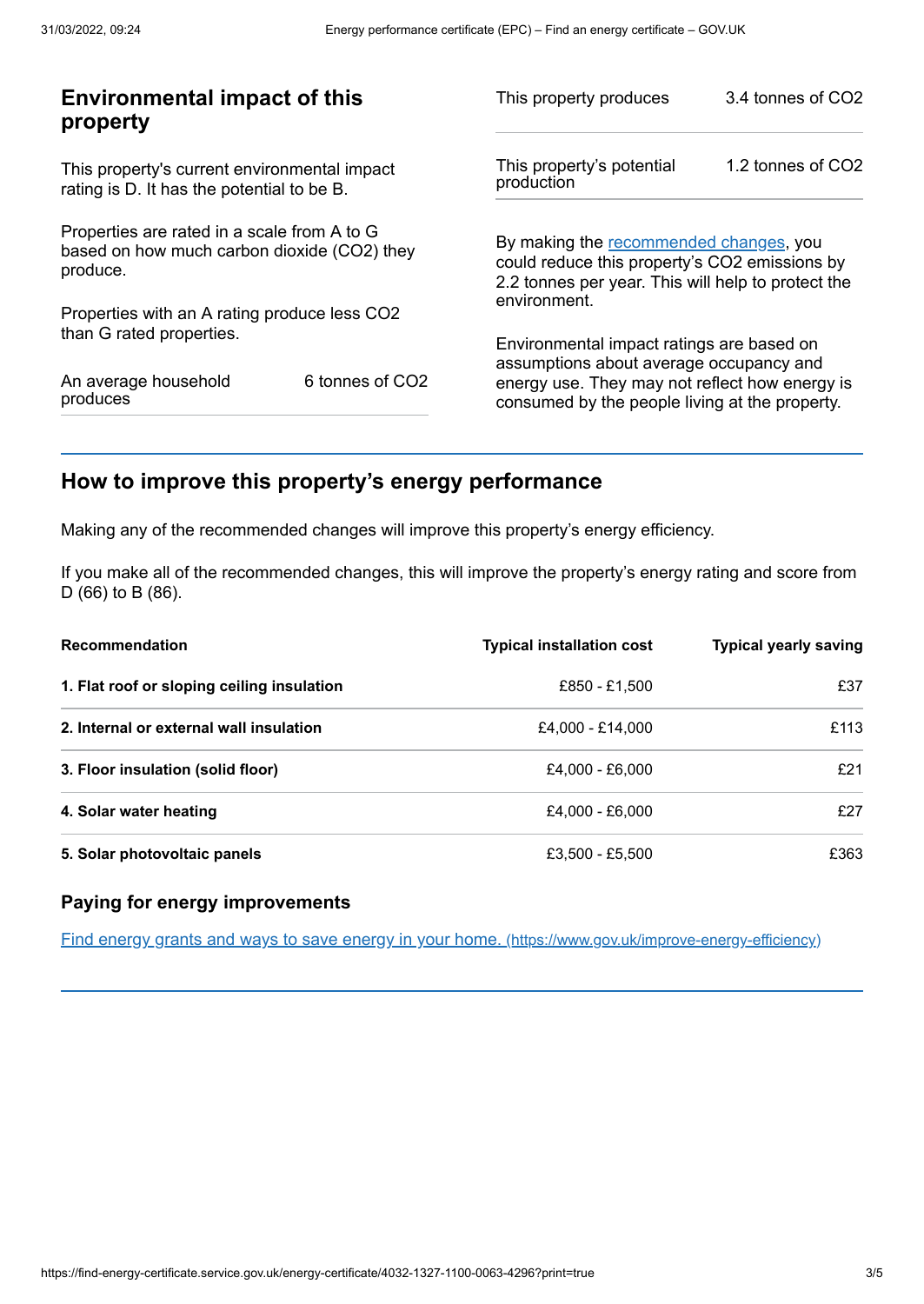| <b>Estimated energy use and</b><br>potential savings                                                                                                                                                 |      | Heating a property usually makes up the<br>majority of energy costs. |                                                                                                 |
|------------------------------------------------------------------------------------------------------------------------------------------------------------------------------------------------------|------|----------------------------------------------------------------------|-------------------------------------------------------------------------------------------------|
| Estimated yearly energy<br>cost for this property                                                                                                                                                    | £730 |                                                                      | Estimated energy used to heat this property                                                     |
|                                                                                                                                                                                                      |      | Space heating                                                        | 10041 kWh per year                                                                              |
| Potential saving                                                                                                                                                                                     | £197 |                                                                      |                                                                                                 |
|                                                                                                                                                                                                      |      | Water heating                                                        | 2094 kWh per year                                                                               |
| The estimated cost shows how much the<br>average household would spend in this property<br>for heating, lighting and hot water. It is not based<br>on how energy is used by the people living at the |      | insulation                                                           | Potential energy savings by installing                                                          |
| property.                                                                                                                                                                                            |      | <b>Type of insulation</b>                                            | Amount of energy saved                                                                          |
| The estimated saving is based on making all of<br>the recommendations in how to improve this                                                                                                         |      | Solid wall insulation                                                | 2571 kWh per year                                                                               |
| property's energy performance.                                                                                                                                                                       |      |                                                                      | You might be able to receive Renewable Heat<br>Incentive payments (https://www.gov.uk/domestic- |
| For advice on how to reduce your energy bills                                                                                                                                                        |      |                                                                      | renewable-heat-incentive). This will help to reduce                                             |
| visit Simple Energy Advice<br>(https://www.simpleenergyadvice.org.uk/).                                                                                                                              |      | heating system with one that generates                               | carbon emissions by replacing your existing                                                     |
|                                                                                                                                                                                                      |      |                                                                      | renewable heat. The estimated energy required                                                   |
| Heating use in this property                                                                                                                                                                         |      | of the payments.                                                     | for space and water heating will form the basis                                                 |